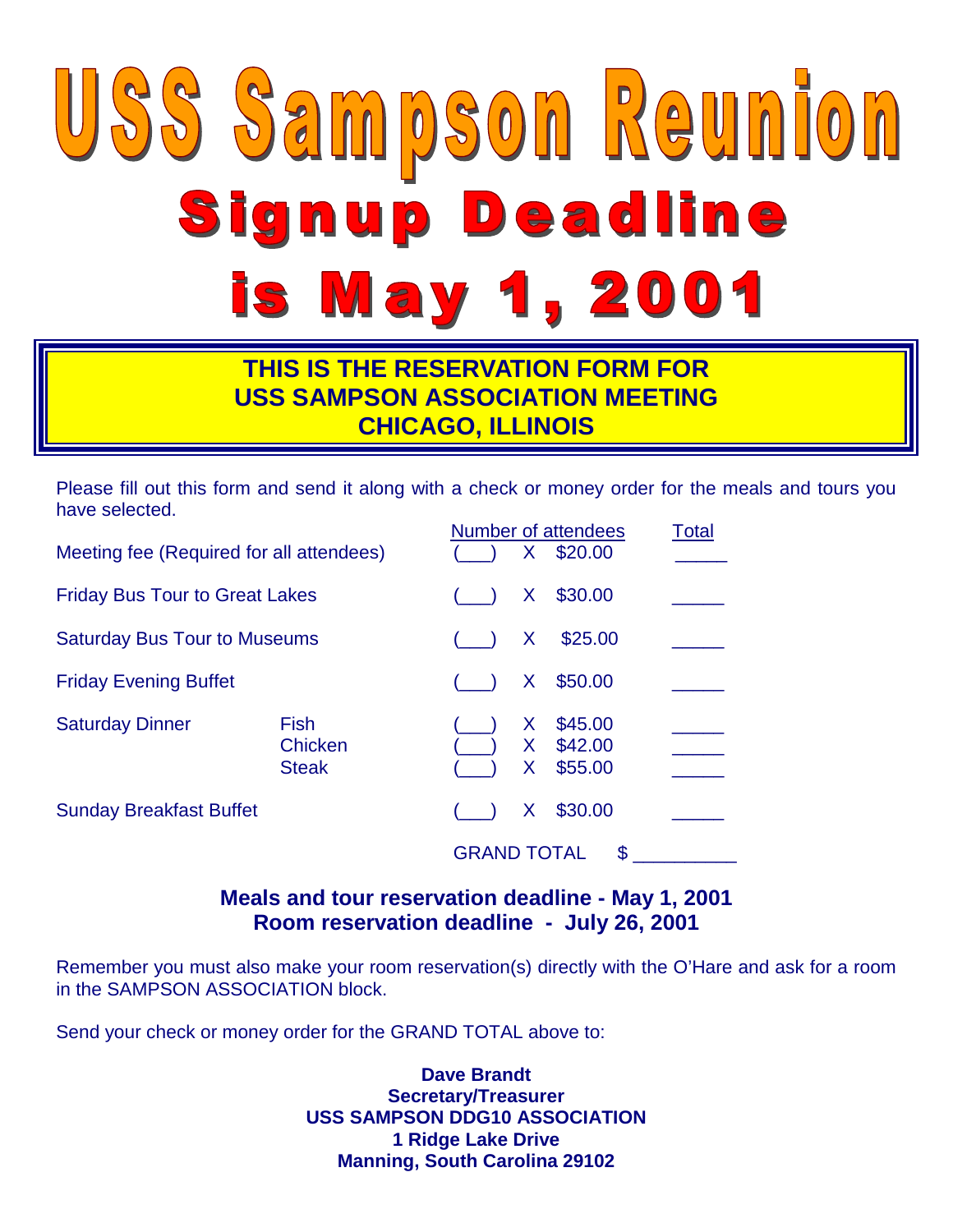Two steps are required to make your reservation. First step is to send payments for the reunion meeting, tours and meals to the Association Secretary-Treasurer, Dave Brandt. Second step is to call the hotel direct reservation number and reserve your room for the reunion.

**The O'Hare Marriott direct reservation number is 1 (847) 375-3400. Ask for a room in the Sampson Association block.**

**Do not use the Marriott toll-free 800 number.**

**NOTE: We have had some problems when we called the hotel directly. If you have trouble getting a room at the Sampson rate, try calling one of the following direct numbers:**

**1 (773) 693-4444 – the hotel sales office**

**1 (847) 375-3426 – the "local" sales office**

**The deadline for making room reservations at the Marriott and guaranteeing the Sampson Association room rate of \$89.00 is July 26, 2001.**

Select the meals and tours you wish to attend and then send payment for these selections to Dave Brandt. The following selections and their prices are available:

**Meeting Fee**: **Per Person \$20.00** 

This to be paid by all attendees.

**Friday Evening Buffet:** Per Person \$50.00

Mexican Fiesta Buffet in a Marriott Dining Room.

#### **Saturday Evening Dinner**:

Chose one entrée for each attendee. Baked Orange Roughy **Per Person \$45.00** Spicy Cashew Chicken **Per Person \$42.00** New York Strip Steak **Per Person \$55.00** 

#### **Sunday Morning Breakfast Buffet:** Per Person \$30.00

An Association Business Meeting will follow

**Tour to Great Lakes Naval Training Center**: Per Person \$30.00 Departing from the O'Hare Marriott at 7:30 AM Friday August 17

#### **Tour to Chicago Museums:** Per Person \$25.00

Departing from the O'Hare Marriott at 9:00 AM Saturday August 18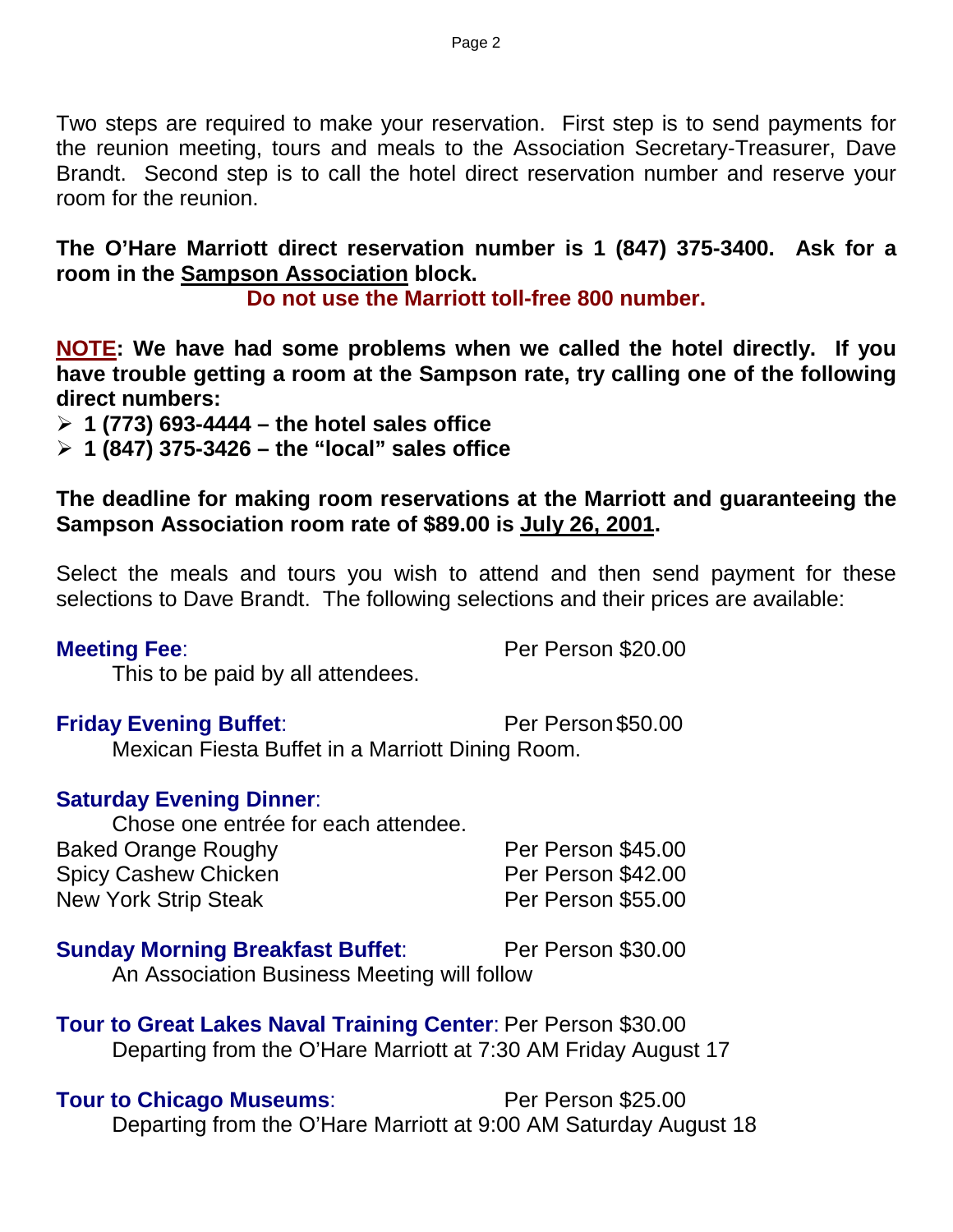



## **SAMP.S.O'NITE'S NEWS**

April 2001 - Newsletter of the USS Sampson Association

#### **Contents**

#### **The Chief says** (by Don Shirey)

These past 2 years have seen some remarkable progress in the Sampson Association. First and foremost is the Web Site under the care of Jim Carr. We have an outstanding site at [www.sampsonddg10.org ,](www.sampsonddg10.org) which provides a means of communication. Second is the tireless effort of Ted Unser in putting out our almost regular newsletter with some real meat in it. Thanks also to Marty, Dave and Joe for regular Inputs to it.

If you are online, please send your email address to me ([djshirey@home.com\)](mailto:djshirey@home.com) or to Dave Brandt ([drbrandt@ftc-i.net\)](mailto:drbrandt@ftc-i.net) so we can continue to send news by email and save postage on as many people as possible.

All of the officers and committee members have done an outstanding job and deserve a big hand. If anyone is interested in taking on any of these jobs, including that of president, please let me know. It is your organization and it is up to you to choose the leaders who will mange the association in a manner most beneficial to all of us, the members.

I am looking forward to seeing you in Chicago. There will be a sign directing you to the room designated "Registration" and the store. We have 3 adjoining rooms, with the center is registration and display of site info for '03 reunion data. This will make it easier for Dave to update his records and check registration data. It will also be the non-smoking gathering place.

Looking forward to seeing you in "Chi Towne" in August.

Don Shirey, President

| <b>Association Officers</b> |                                                                                                                  |  |  |  |
|-----------------------------|------------------------------------------------------------------------------------------------------------------|--|--|--|
| <b>President</b>            | Don Shirey (64-68)<br>4865 Glen Ivy Lane #209<br>Roanoke, VA 24018-7711<br>(580) 776-0808<br>dishirey@home.com   |  |  |  |
| <b>Vice president</b>       | Jim Krech (69-72)<br>9710 Robert Trail South<br>Inverness Gr. MN 55077<br>(612) 686-5896<br>jkrvh50@netscape.net |  |  |  |
| Secretary/Treasurer         | Dave Brandt (65-70)<br>1 Ridge Lake Drive<br>Manning, SC 29102<br>(803) 478-2617<br>drbrandt@ftc-i.net           |  |  |  |
| <b>Membership</b>           | Joe Tenzer (61-62)<br>PO Box 1089<br>Darby, MT 59829<br>(406) 821-1040<br>JTJHT@aol.com                          |  |  |  |
| <b>Reunion</b>              | Marty Hanson (61-62)<br>1009 Troutilly Lane<br>Darien, IL 60561-8819<br>(630) 686-6406<br>navy59@aol.com         |  |  |  |
| <b>Newsletter</b>           | Ted Unser (64-67)<br>1941 Woodmont Court<br>Marietta, GA 30062<br>(770) 977-3707<br>ted.unser@worldnet.att.net   |  |  |  |

#### **From the Editor**

To save the mailing costs we are sending this newsletter as an attachment to everyone with an email address. Please let us know if this causes you any trouble. We are mailing the newsletter to everyone without an email address. This newsletter will also be available on our new website. [www.sampsonddg10.org.](http://www.sampsonddg10.org/)

Thanks again to Don and Marty for their input.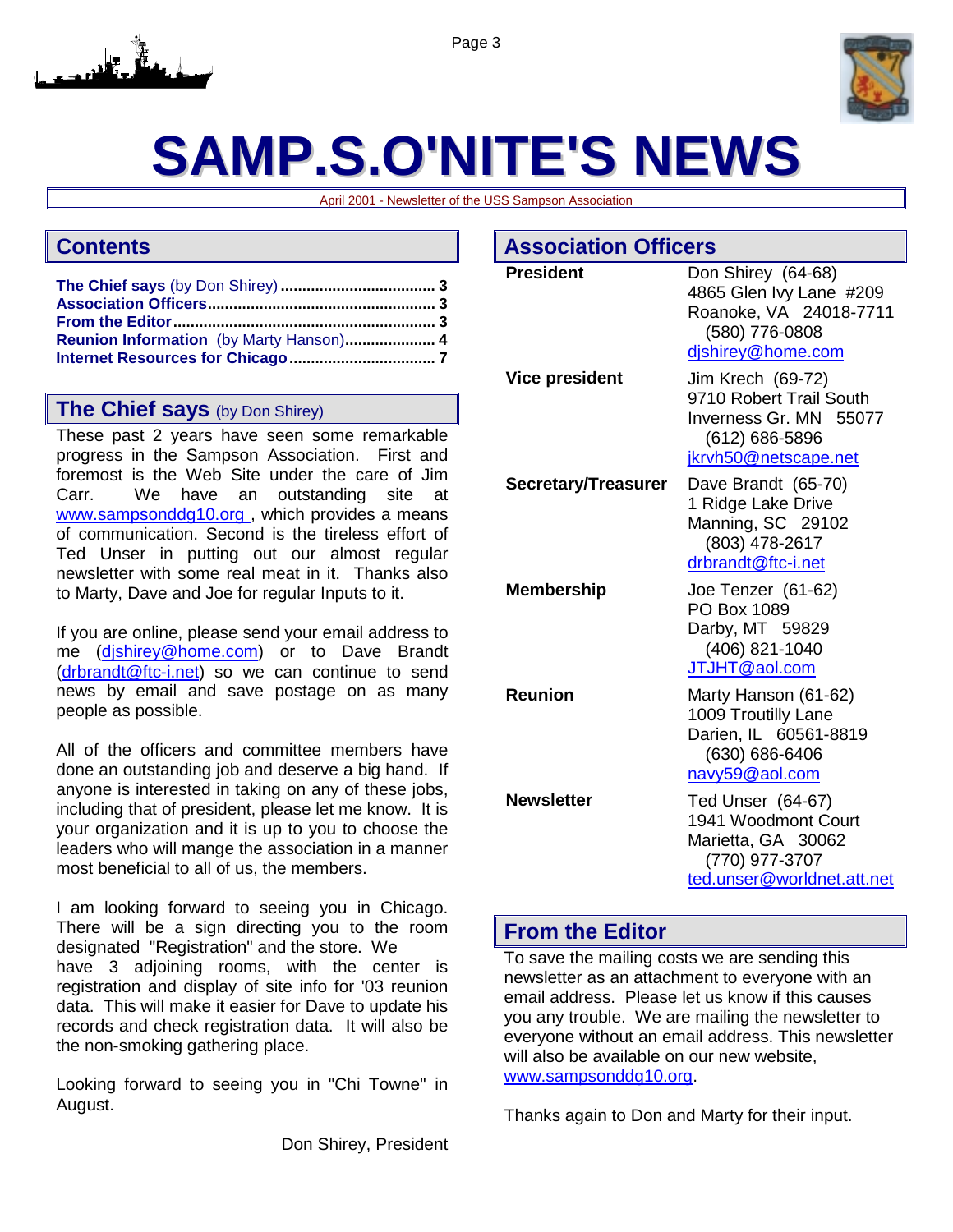#### <span id="page-3-0"></span>**Reunion Information** (by Marty Hanson)

This is the latest from Marty about the Chicago reunion. This information is also available on the Sampson website.

#### **CHICAGO REUNION**

#### **Now is the time to sign up for the reunion!**

#### **The deadline for reserving the meals and tours is May 1**

#### **The deadline for reserving rooms is July 26.**

The USS Sampson Association has chosen Chicago for the site of its 2001 Reunion.

The USS Sampson Association has chosen an outstanding hotel for the reunion headquarters. It is the O'Hare Marriott, located at Interstate 90 and Cumberland Avenue inside the Chicago city limits. (The hotel's address is 8535 W. Higgins Road, Chicago, IL 60631.) The cost per room will be \$89 (plus tax) per night.

The USS Sampson Association is planning dinners both Friday and Saturday evenings at the Marriott. An informal Mexican buffet is scheduled for Friday night. A waiter-served dinner will be held on Saturday night with a choice of entrees. A breakfast and business meeting is planned for Sunday morning.

#### TOUR TO GREAT LAKES NAVAL TRAINING **CENTER**

A bus tour to Great Lakes is scheduled on Friday. The tour will have to leave early, about 0730, to arrive in time for the 0900 recruit graduation. Lunch will be available for purchase at the lakefront Port-O-Call Officer's Club. In the afternoon we are planning a tour of the recruit training facilities and technical training facilities.

#### MUSEUM TOURS

We are planning a bus tour for Saturday that will include the Museum Campus or the Museum of Science and Industry. The Museum Campus includes the Field Museum, Shedd Aquarium, Adler Planetarium, and Soldier Field. This bus tour will include a long drive along Chicago's magnificent lakefront.

#### TRAVEL TO CHICAGO

Many of you will travel to Chicago by air. Chicago's hometown airline is United Airlines. The most spectacular air terminal at O'Hare Airport is used by United Airlines. Helmut Jahn, a famous current-day Chicago architect, designed the terminal. I should warn you however, that United Airlines has one of the worst on-time and customer service records of all the major national airlines. The other major airline at O'Hare Airport is American Airlines. O'Hare is nearby the reunion headquarters hotel, the O'Hare Marriott. Transportation to the O'Hare Marriott from O'Hare is free if you use the Marriott bus. Remember your hotel is the O'Hare Marriott **not** the O'Hare Marriott Suites.

The other Chicago airport is Midway Airport. Southwest Airlines is the largest and most successful airline at Midway Airport. Midway Airport is about 20 miles from the O'Hare Marriott. There are several ways to get to the O'Hare Marriott from Midway. The most expensive way is by pre-arranged limousine. Their charge from Midway to the O'Hare Marriott is \$63. If you choose to use a limousine, we recommend you use A-1 Limousine not because they are giving us a cut, but because in our experience they are the best limousine company in the Chicago area. A-1's phone number is 630-833-3788. A slightly less expensive way is by taxi. Since both Midway Airport and the O'hare Marriott are in Chicago, the city taxis, Yellow or Checker must be used. The charge for a taxi is about \$48. A new air terminal will be open during the reunion. A new parking garage has been built. A new CTA line has been built to the airport. The cheapest way to get to the O'Hare Marriott from Midway Airport is via CTA. The fare is \$1.50 per person. You will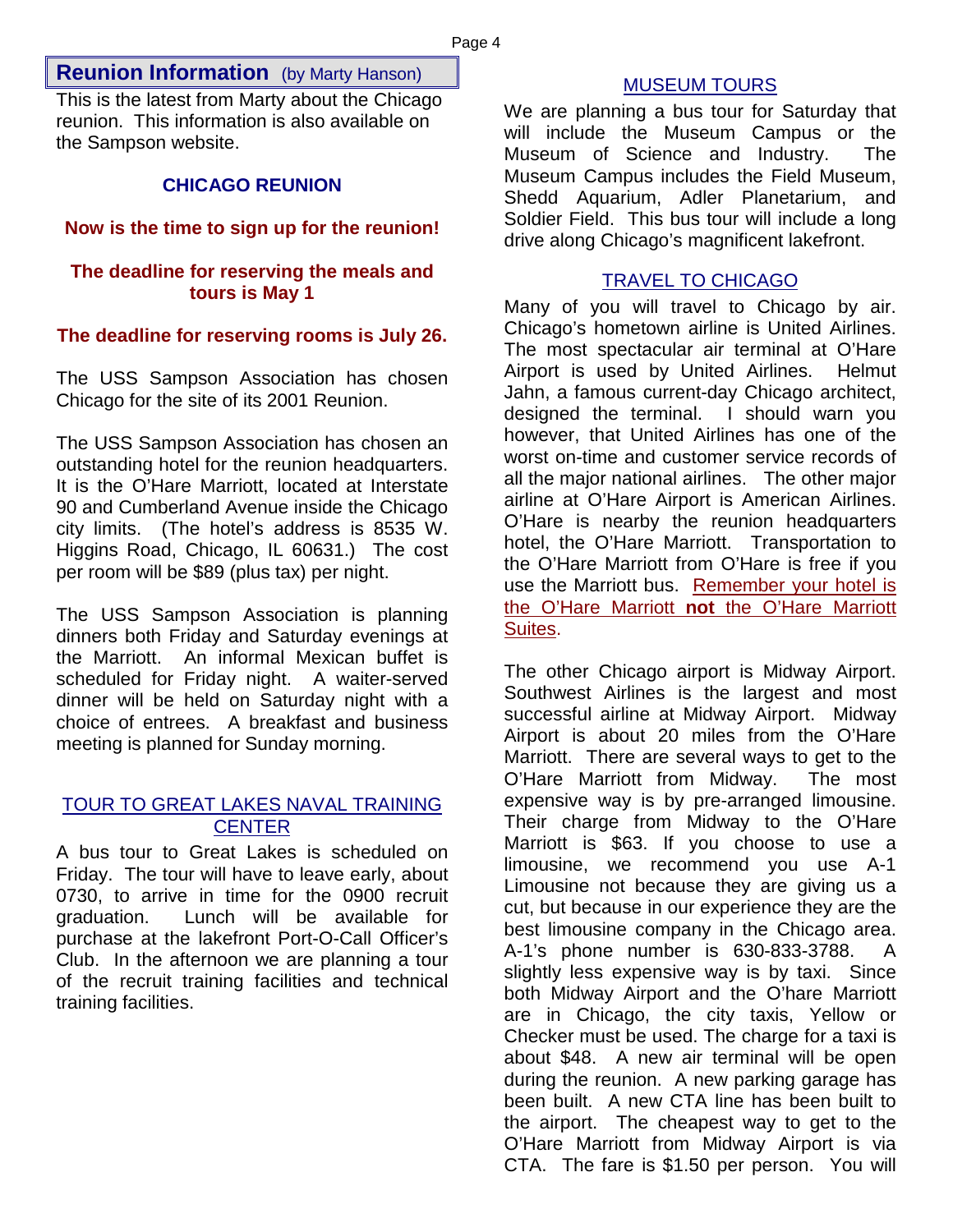have to carry your own bags and you will have to carry and keep your bags with you when you transfer from the Orange Line from Midway Airport to the Blue Line to O'Hare Airport in downtown Chicago. On the Blue Line you will have to get off at the Cumberland stop which is two stops before O'Hare Airport. You can see the O'Hare Marriott from the Cumberland stop. It is across the Kennedy Expressway and you can get there via a pedestrian overpass over the highway.

Those of you who travel by vehicle will encounter Chicago highways. Chicago highways can be very confusing. There are radial highways into the center of the city and there are beltways around the city. Chicago highways are always called by their names not their numbers by the local people and the traffic reporters on the television and radio stations. The best radio reporting of traffic conditions can be found on WBBM AM radio at 780 AM. The highways inside the beltway include: Interstate 57 (an exception to the name rule), Dan Ryan (Interstate 90 &94 south of city center), Bishop Ford (Interstate 94 south of the city center after it separates from the Dan Ryan), Kennedy (Interstate 90 & 94 north of city center), Eisenhower (Interstate 290), Edens (Interstate 94 north of city center after it separates from the Kennedy), Stevenson (Interstate 55), and Lakeshore Drive (U.S. 41). The beltways include Tri-State Tollway (Interstate 294) and North-South Tollway (Interstate 355 and Illinois 53). The Tri-State Tollway starts at the Indiana state line and ends at the Wisconsin state line. The radial highways outside the beltways include: O'Hare Airport Spur (Interstate 190), East-West Tollway (Interstate 88), Northwest Tollway (Interstate 90), Interstate 57, and Interstate 55. Interstate 80 passes east-west south of Chicago without entering the city. For a portion of its route in Indiana Interstates 80 and 94 share the same road. It is a major access route to Chicago and it is one of the busiest highways in the area. If you plan to approach Chicago from the east on Interstate 80 or 94 you better allow for delays. A bypass to the Interstate 80-294 bottlenecks is the Toll Skyway (Interstate 90) (in the southeast corner of Chicago). The Toll Skyway is a shortcut between the Indiana Toll Road (Interstate 80- 90) in Indiana and the Dan Ryan in Chicago. If you are coming to Chicago on highways from the southeast the best routes to the O'Hare Marriott are via the Skyway or via the Tri-State Tollway. Both the southern end of Interstate 294 and the city portion of Interstate 90 are always full of traffic except in the middle of the night. Another unnamed highway is Interstate 65. It ends in Indiana at the Indiana toll road. Interstate 65 is a major route from the southeast U.S. to Chicago but the journey must be completed on Interstate 294, Interstate 94, or Interstate 90.

A major caution when you drive to the O'Hare Marriott on any of these major routes into the city is that once you get within 100 miles of Chicago on any of these routes the traffic can begin to back up very seriously. Once you are on 294 or any of the highways inside 294 the traffic will usually always be backed up except in the middle of the night. So don't plan to average 60 to 70 mph near Chicago. You will arrive much later than you hope at the hotel. If you drive any of the routes with tollway in their name please get lots of change before you start. There are tollbooths every 10 miles or so and the tolls are usually \$0.40 but they can be anything from \$0.15 to \$2.00 on the Skyway. Most tollbooths are unmanned so you must have the change ahead of time. Be prepared! As, I hope you can understand after reading this, driving in and around Chicago is not easy. It can be quite a challenge if you are not used to driving in a big city.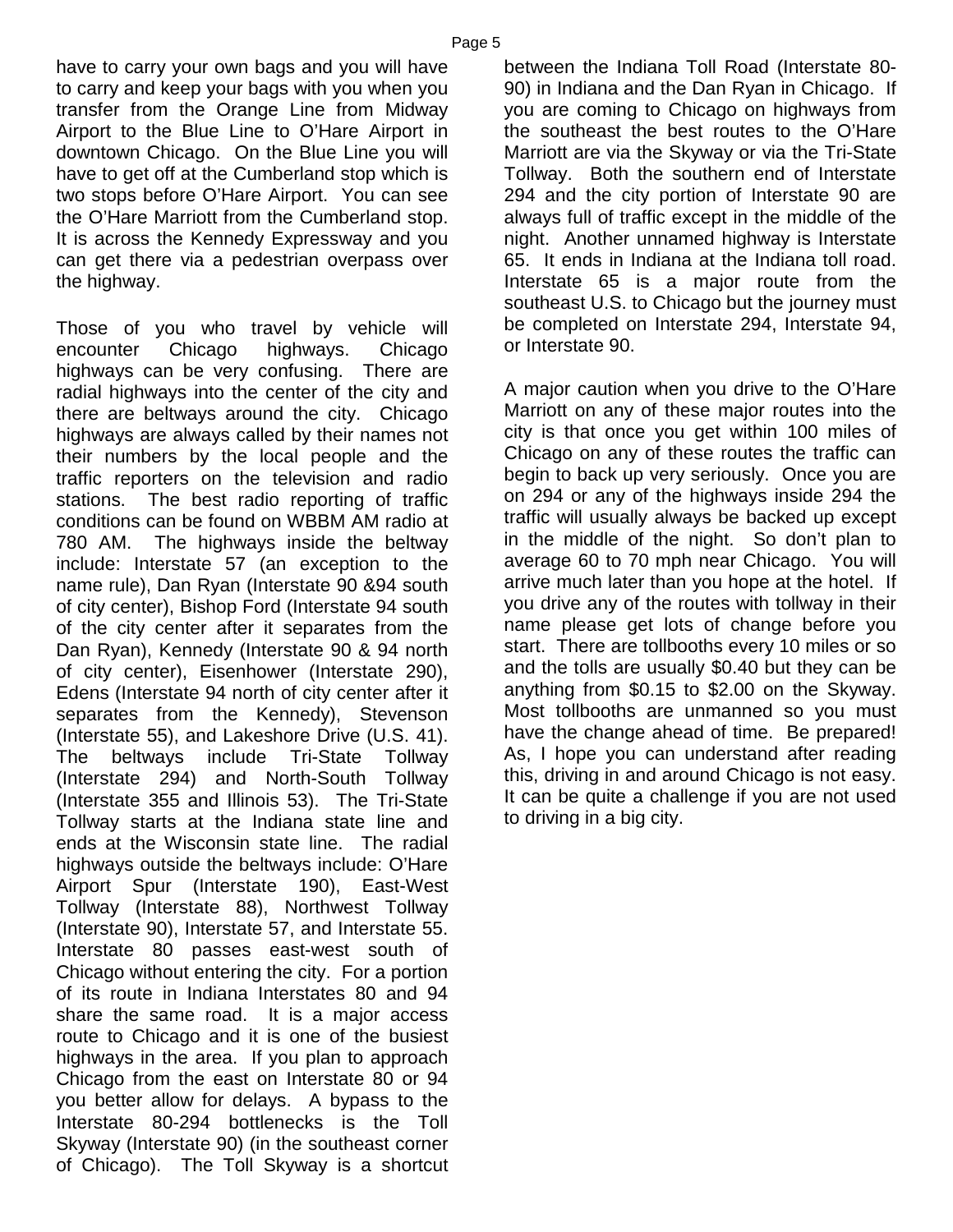#### TRANSPORTATION IN CHICAGO

The CTA runs the bus and train system inside the city. The CTA train system is an aboveground and subway system that runs to both airports, Midway and O'Hare. It provides economical transportation to the city center, and to neighborhoods and sites north, south was. Chicagoans are flocking to the CTA because it is so much improved over its past.

Everyone who comes to Chicago should plan to do some walking. Even though Chicago is much more automobile friendly than cities such as Boston and Washington, D.C., it can be extremely expensive whenever you park your car. The city has plenty of above ground and below ground parking facilities in the Loop and River North, but they are all costly. You will be charged to park at the museums. The loop parking garages charge \$8 or more on weekends and \$16 or more during the week. Magnificent Mile shopping areas charge almost \$30 for parking. Parking in the neighborhoods is another matter. You may have to drive around endlessly to find a rare parking place. Plan to use the CTA and walk. You will see more. You will avoid the crushing bumper-tobumper traffic.

#### BREAKING NEWS

The Chicago Air & Water Show is scheduled to take place on the Lakefront on 18 & 19 August during the Sampson Reunion. Contrary to information in a previous newsletter the new air terminal at Midway Airport will be open during the reunion. A reconstruction project for Wacker Drive around the Chicago Loop has just begun and will be in full swing during the Sampson Reunion. Wacker Drive runs along the south and east sides of the Chicago River both north and west of the Loop. Wacker Drive is a two level heavily used major city thoroughfare in the center of Chicago. Wacker Drive intersects many of the busy Chicago Loop streets and one by one each of these intersections will be closed while both the upper and lower roadway and supports are totally replaced. Travel on the CTA is not expected to be affected but street and pedestrian traffic in the loop and along the Chicago River will be significantly affected. It and west of the city center. The fare is \$1.50 for each rider. The CTA train system is not equal to the spectacular Washington (D.C.) Metro or the San Francisco BART. It does not cover the area like the New York Subway System. However, the cars are remarkably clean and convenient compared to what it once

is likely that the restaurants alongside the Chicago River accessible from Wacker Drive which were discussed in the Restaurant section in the last newsletter will all be closed. Up-to-date details of the impact of this project can be obtained on the City of Chicago and Chicago Transit Authority web sites listed in the following section, [Internet Resources for](#page-6-0) [Chicago.](#page-6-0) Other construction news that may affect your travel includes a major project on Interstate 94 in the southern section of Chicago. This is the section of the highway called the Bishop Ford Expressway. Construction during the summer will reduce this section of freeway to one lane each direction. Trucks heavily travel this because it runs through heavily industrialized areas. You should plan to avoid this section of Interstate 94. Other construction projects that may affect your travel can be checked out on the Illinois Tollway (for tollway projects) and the Illinois Department of Transportation (for freeways) websites, listed in the following section, [Internet Resources for Chicago.](#page-6-0)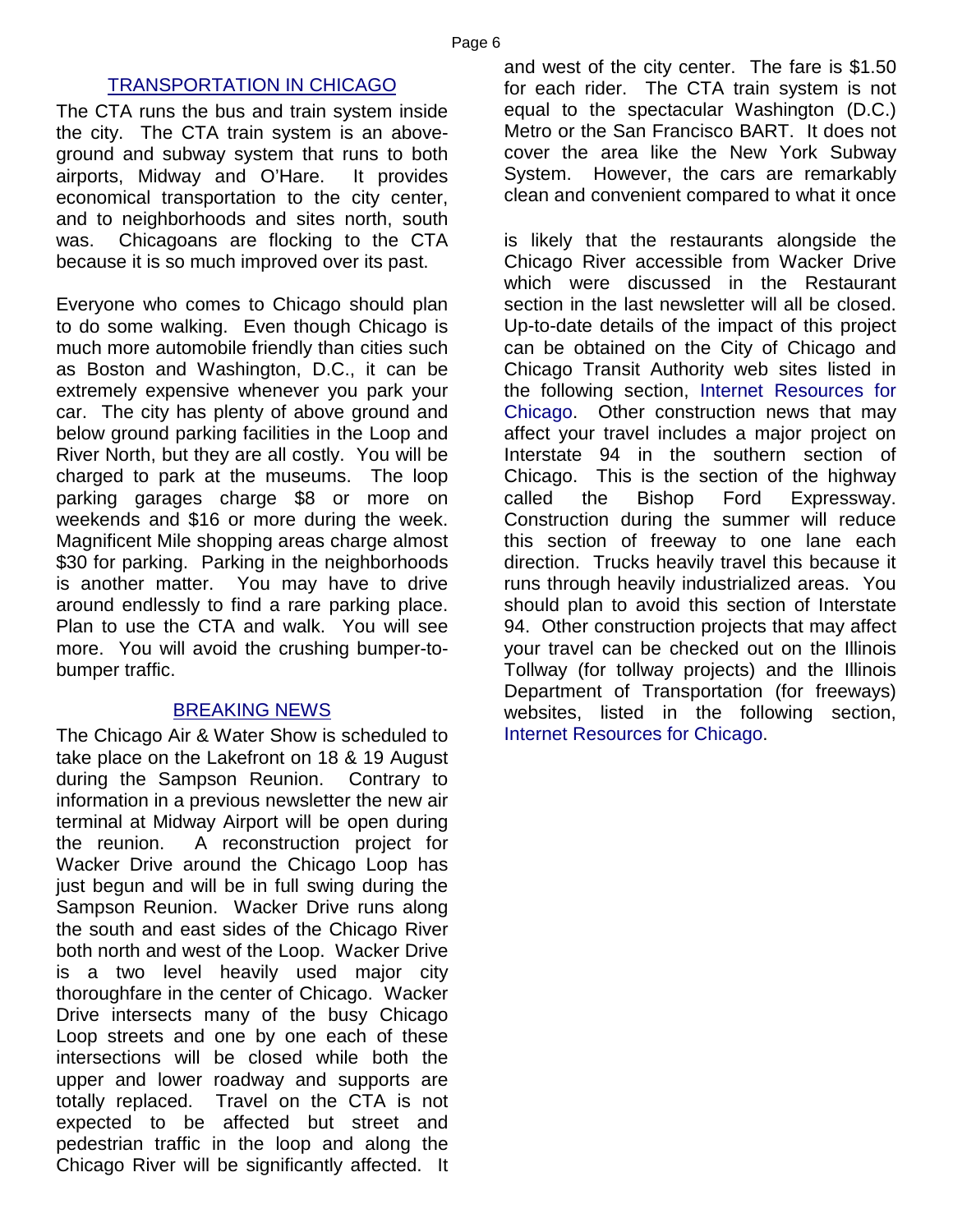#### Page 7

L

<span id="page-6-0"></span>

| <b>Internet Resources for Chicago</b>                                                                                   |                                        |  |  |  |
|-------------------------------------------------------------------------------------------------------------------------|----------------------------------------|--|--|--|
| <b>Chicago Transit Authority:</b>                                                                                       | http://www.transitchicago.com/         |  |  |  |
| Chicago Architectural Foundation:                                                                                       | http://www.architecture.org/           |  |  |  |
| <b>United Airlines:</b>                                                                                                 | http://www.ual.com/                    |  |  |  |
| <b>Southwest Airlines:</b>                                                                                              | http://www.iflyswa.com/                |  |  |  |
| Museum of Science and Industry:                                                                                         | http://www.msichicago.org/             |  |  |  |
| Shedd Aquarium:                                                                                                         | http://www.shedd.org/                  |  |  |  |
| Field Museum:                                                                                                           | http://www.fieldmuseum.org/            |  |  |  |
| Adler Planetarium:                                                                                                      | http://www.adlerplanetarium.org/       |  |  |  |
| Art Institute:                                                                                                          | http://www.artic.edu/aic/index.html    |  |  |  |
| <b>Chicago Historical Society:</b>                                                                                      | http://www.chicagohs.org/chshome.html  |  |  |  |
| http://metromix.com/top/1,1419,M-Metromix-Home-X!Front,00.html<br>Metromix:<br>A guide to what is happening in Chicago: |                                        |  |  |  |
| Navy Pier:                                                                                                              | http://www.navypier.com/               |  |  |  |
| City of Chicago Web Site:                                                                                               | http://www.ci.chi.il.us/               |  |  |  |
| <b>Chicago Park District:</b>                                                                                           | http://www.chicagoparkdistrict.com/    |  |  |  |
| Naval Training Center, Great Lakes:                                                                                     | http://www.ntcgl.navy.mil/             |  |  |  |
| O'Hare Marriott Hotel:                                                                                                  | http://www.marriotthotels.com/CHIAP/   |  |  |  |
| <b>Grant Park Music Festival:</b>                                                                                       | http://www.grantparkmusicfestival.com/ |  |  |  |
| Ravinia Music Festival:                                                                                                 | http://www.ravinia.org/                |  |  |  |
| Lake Michigan Dinner Cruises:                                                                                           | http://www.odysseycruises.com          |  |  |  |
| Oprah Winfry's Web Site:                                                                                                | http://www.oprah.com/                  |  |  |  |
| Chicago White Sox:                                                                                                      | http://www.chisox.com/                 |  |  |  |
| Chicago Cubs:                                                                                                           | http://www.cubs.com/                   |  |  |  |
| Illinois Tollways:                                                                                                      | http://www.illinoistollway.com/        |  |  |  |
| Illinois Department of Transportation:                                                                                  | http://www.dot.state.il.us/            |  |  |  |